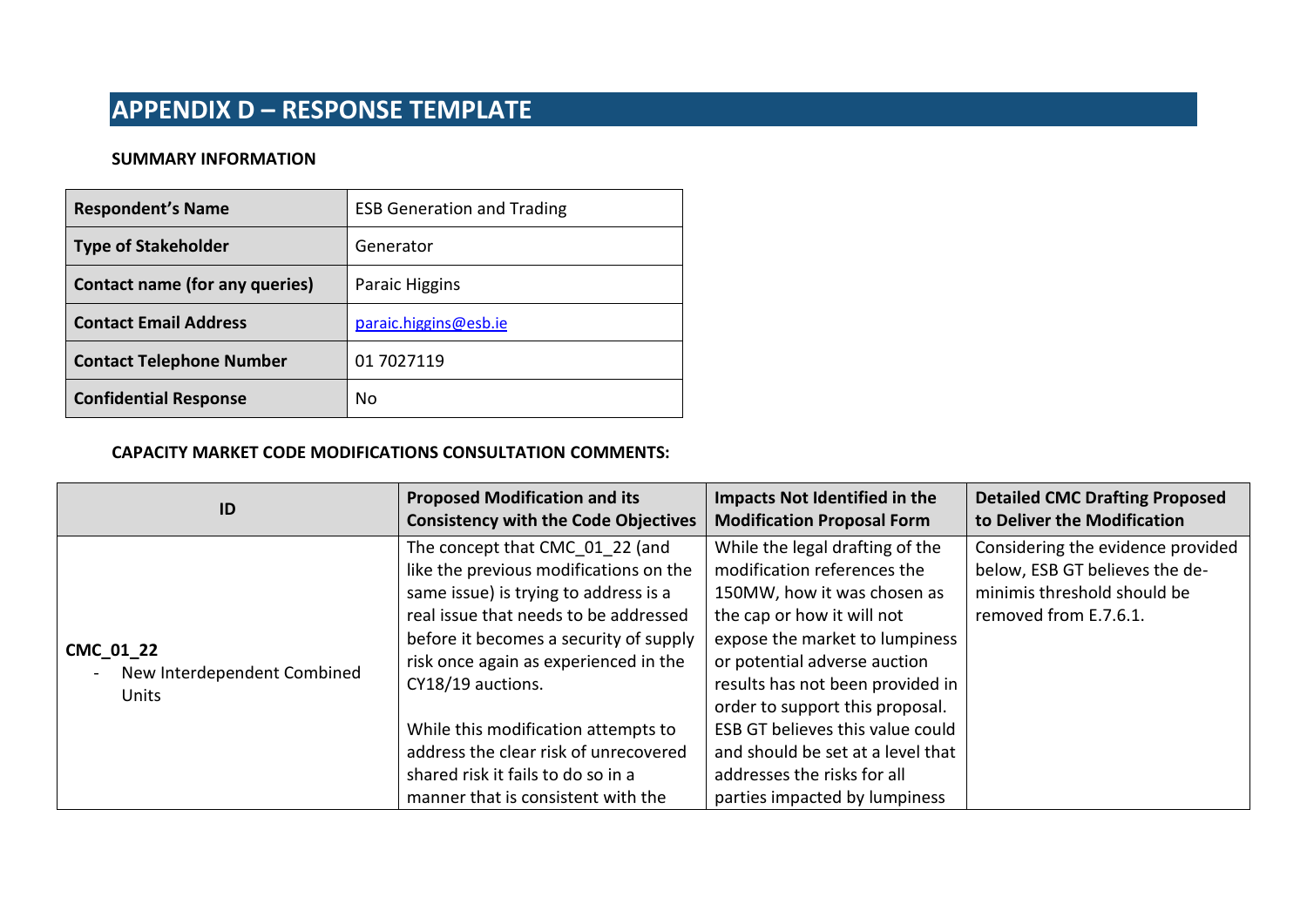| ID                                      | <b>Proposed Modification and its</b><br><b>Consistency with the Code Objectives</b>                                                                                                                                                                                                                                                                                                                                                                      | <b>Impacts Not Identified in the</b><br><b>Modification Proposal Form</b>                                                                                                                                                                                                                                                                                                                                                                                        | <b>Detailed CMC Drafting Proposed</b><br>to Deliver the Modification                                                                                                                                                                                                                                        |
|-----------------------------------------|----------------------------------------------------------------------------------------------------------------------------------------------------------------------------------------------------------------------------------------------------------------------------------------------------------------------------------------------------------------------------------------------------------------------------------------------------------|------------------------------------------------------------------------------------------------------------------------------------------------------------------------------------------------------------------------------------------------------------------------------------------------------------------------------------------------------------------------------------------------------------------------------------------------------------------|-------------------------------------------------------------------------------------------------------------------------------------------------------------------------------------------------------------------------------------------------------------------------------------------------------------|
|                                         | code objectives. Specifically, (f) to<br>ensure no undue discrimination<br>between persons who are or may<br>seek to become parties to the<br>Capacity Market Code. It is unclear<br>how the value of 150MW has been<br>determined to mitigate "lumpiness or<br>potential adverse auction results".<br>Further justification and evidence<br>would need to be presented and<br>consulted upon before any decision<br>should be made.                     | and shared costs, and not select<br>a value that will result in undue<br>discrimination between parties.<br>In light of the experience from<br>all of the auctions to date ESB<br>GT believes the issue of<br>lumpiness and market power<br>should be reviewed once again.<br>At the bottom of this response<br>is supporting information that<br>should precipitate a review of<br>the SEMC's position on units<br>being combined together and<br>market power. |                                                                                                                                                                                                                                                                                                             |
| CMC_02_22<br>Timely publication of FAIP | ESB GT agrees that the proposed<br>modification is consistent with the<br>following CMC objectives; (e) to<br>provide transparency in the operation of<br>the SEM; (f) to ensure no undue<br>discrimination between persons who are<br>or may seek to become parties to the<br>Capacity Market Code; and (g) through<br>the development of the Capacity Market,<br>to promote the short-term and long-term<br>interests of consumers of electricity with | The impact of a delay to the<br>publication of FAIP on<br>participants should not be<br>casually dismissed. The CRM<br>Auction is where a unit either<br>receives a signal to (1) remain in<br>operation or (2) exit the<br>market. The information in the<br>FAIP and Qualification Results is<br>vital to all participants when                                                                                                                                | In the consultation paper, point<br>2.2.27 highlights that the SEMC<br>are "of the view that the process of<br>rectifying these issues can be<br>completed<br>outside of the Modifications forum<br>and without a change to the CMC"<br>and point 2.2.29 states "The SEM<br>Committee made this instruction |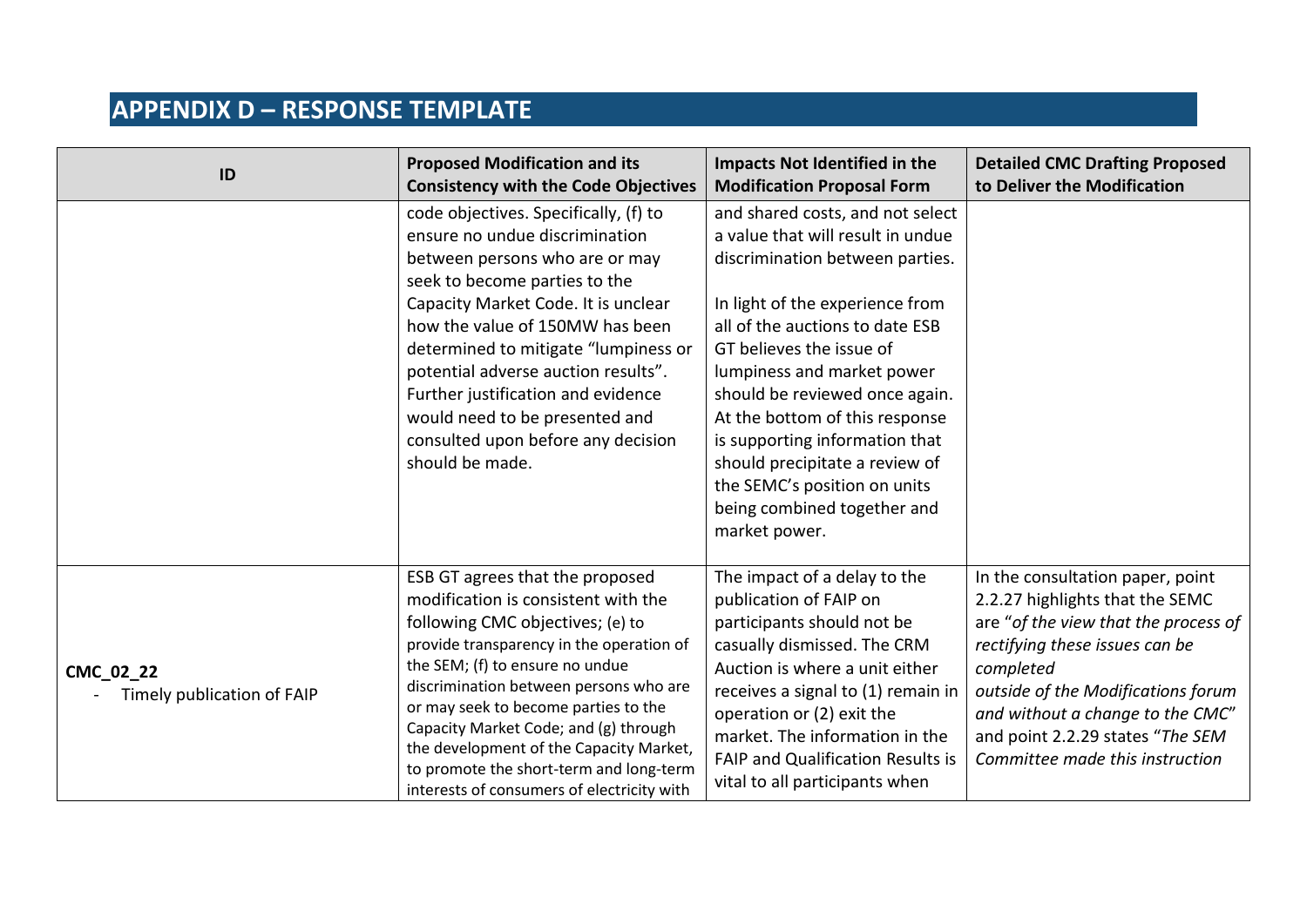| ID | <b>Proposed Modification and its</b><br><b>Consistency with the Code Objectives</b>                               | Impacts Not Identified in the<br><b>Modification Proposal Form</b>                                                                                                                                                                                                                                                                                                                                                                                                                                                                                                                                                                                                     | <b>Detailed CMC Drafting Proposed</b><br>to Deliver the Modification                                                                                                                                                                                                                                                                                                                                                                                                                                                                                                                                                                     |
|----|-------------------------------------------------------------------------------------------------------------------|------------------------------------------------------------------------------------------------------------------------------------------------------------------------------------------------------------------------------------------------------------------------------------------------------------------------------------------------------------------------------------------------------------------------------------------------------------------------------------------------------------------------------------------------------------------------------------------------------------------------------------------------------------------------|------------------------------------------------------------------------------------------------------------------------------------------------------------------------------------------------------------------------------------------------------------------------------------------------------------------------------------------------------------------------------------------------------------------------------------------------------------------------------------------------------------------------------------------------------------------------------------------------------------------------------------------|
|    | respect to price, quality, reliability, and<br>security of supply of electricity across the<br>Island of Ireland. | participating in the auction and<br>ultimately the livelihood of the<br>unit and station (due to risks as<br>identified in CMC_01_22).<br>Additionally, it is only at the<br>point of FAIP and Qualification<br>Result publication that the<br>information imbalance between<br>the sellers (generators and<br>DSUs) and buyers (RAs and<br>TSOs) is somewhat addressed<br>(mindful that participants are<br>blind to the demand curve<br>adjustments for many<br>months/years following an<br>auction). Therefore, it is critical<br>that participants are given the<br>necessary time (as identified in<br>the code as two weeks) to<br>process all the information. | cognisant of the hierarchy of<br>obligations as set out<br>in B.4.1.1 of the Capacity Market<br>Code."<br>It is unclear what process can be<br>applied and whether it is the<br>intention of the RAs to use<br>B.4.1.1(b) <sup>1</sup> to address this issue<br>going forward. Could further<br>clarity please be provided?<br>If the above is the intention of the<br>RAs, ESB GT believes a<br>modification to the timetable to<br>address shortfalls and a<br>modification like CMC 02 22<br>would provide the good regulatory<br>practise that sends clear and<br>consistent signals to the market<br>rather than ad hoc directions. |
|    |                                                                                                                   |                                                                                                                                                                                                                                                                                                                                                                                                                                                                                                                                                                                                                                                                        |                                                                                                                                                                                                                                                                                                                                                                                                                                                                                                                                                                                                                                          |

 $1$  Any applicable requirement, direction, determination, decision, instruction or rule of any Competent Authority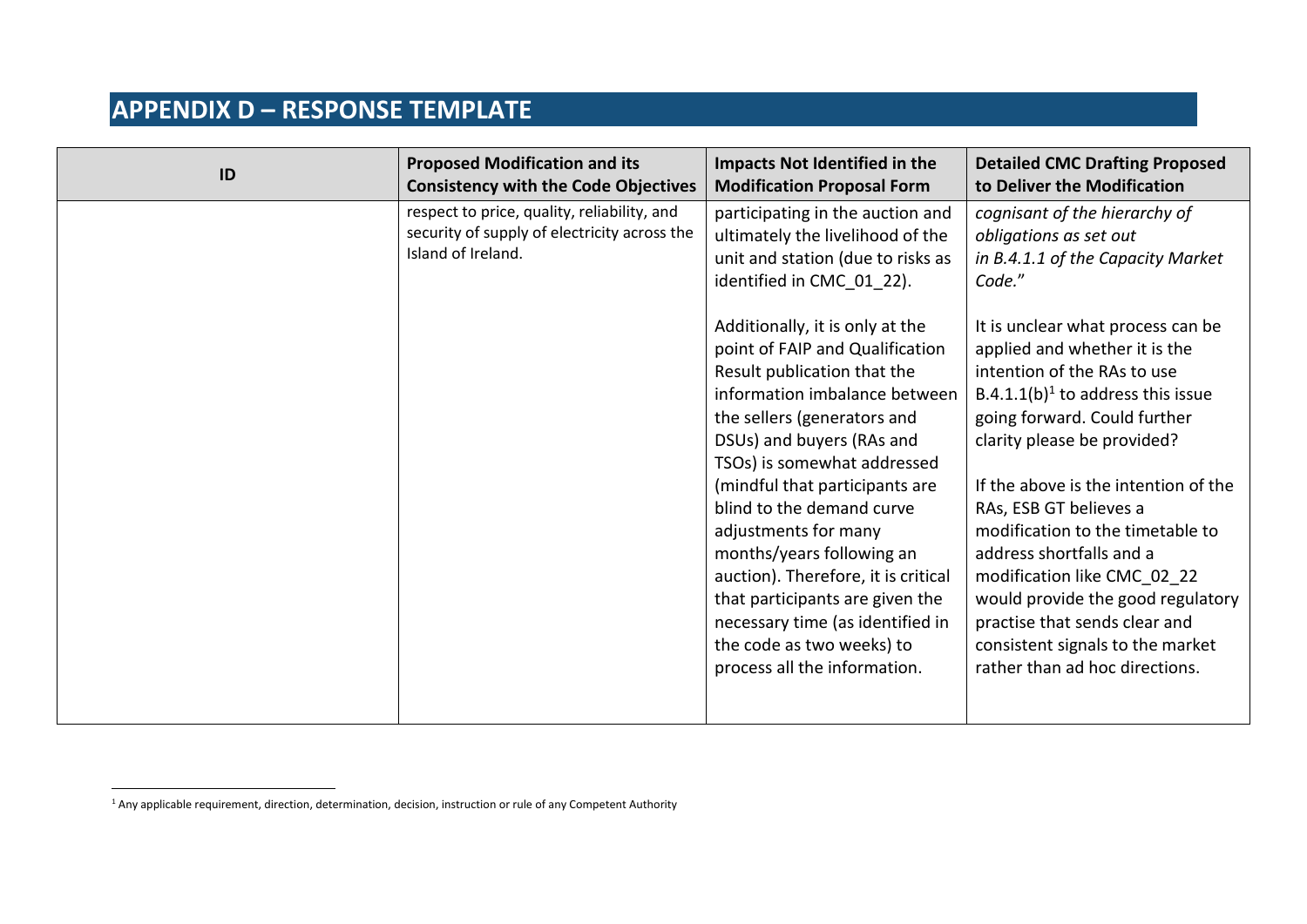| ID                                                                                                      | <b>Proposed Modification and its</b>        | Impacts Not Identified in the              | <b>Detailed CMC Drafting Proposed</b>      |
|---------------------------------------------------------------------------------------------------------|---------------------------------------------|--------------------------------------------|--------------------------------------------|
|                                                                                                         | <b>Consistency with the Code Objectives</b> | <b>Modification Proposal Form</b>          | to Deliver the Modification                |
| CMC_03_22<br>Transparency on Publication of<br>$\overline{\phantom{a}}$<br><b>Qualification Results</b> | Please see response above to<br>CMC 02 22.  | Please see response above to<br>CMC 02 22. | Please see response above to<br>CMC 02 22. |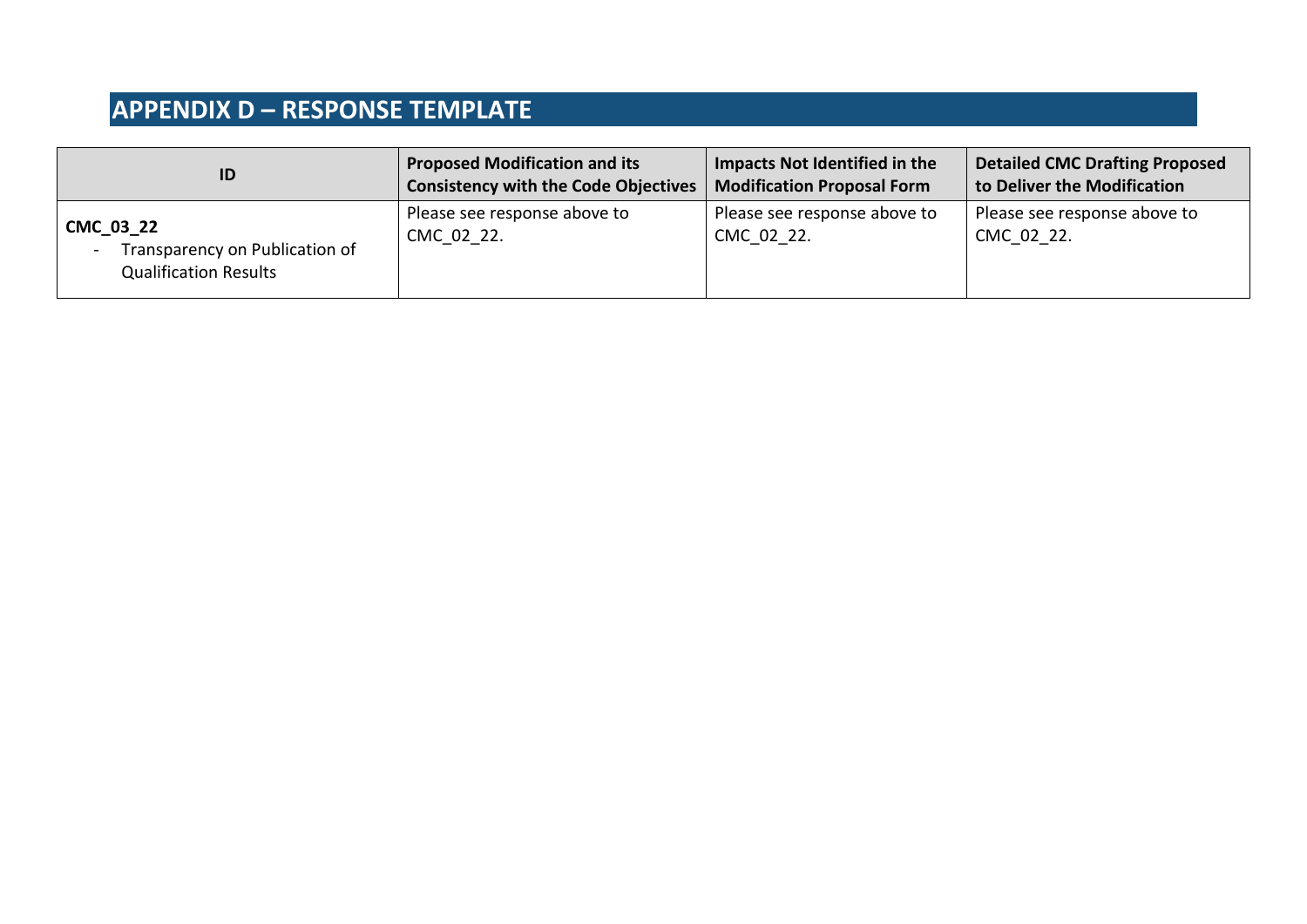#### **Evidence that supports a need to review current rules for combining assets**

The majority of auctions held to date (not including the T-1 CY22/23 and the T-3 CY24/25) have cleared at the ECPC. When this occurs more MWs than are needed to meet the Capacity Requirement is procured as the demand curve has a sloped element that passes through the RA adjusted TSO calculated Capacity Requirement value (BNE price point) to €0 at 115% of the capacity requirement. At a high level, the sloped element was introduced to procure more capacity if it was economic to do so and the customer was willing to pay for the additional value in security derived by procuring in an earlier window.

Below is the demand curve for the T-4 CY25/26 auction. From the information currently available, the TSO capacity requirement was adjusted backwards by the RAs to 4,826MW. When the auction cleared near the ECPC it procured ~530MW (11%) more than needed for the RA adjusted capacity requirement.



In light of (1) the majority of auctions held to date having procured approximately 10% more than the adjusted capacity requirement (assuming the RAs adjustments to the T-4 auctions don't result in an under procurement from inefficient exit signal and lack of existing units for a relevant T-1 auction) and (2) the implementation of Algorithm D that solves for the optimised welfare solution, ESB GT believes the risk of security of supply from assets not recovering shared costs and the potential inefficient exit signal is now a bigger threat to the consumer than that of a potential lumpiness issue.